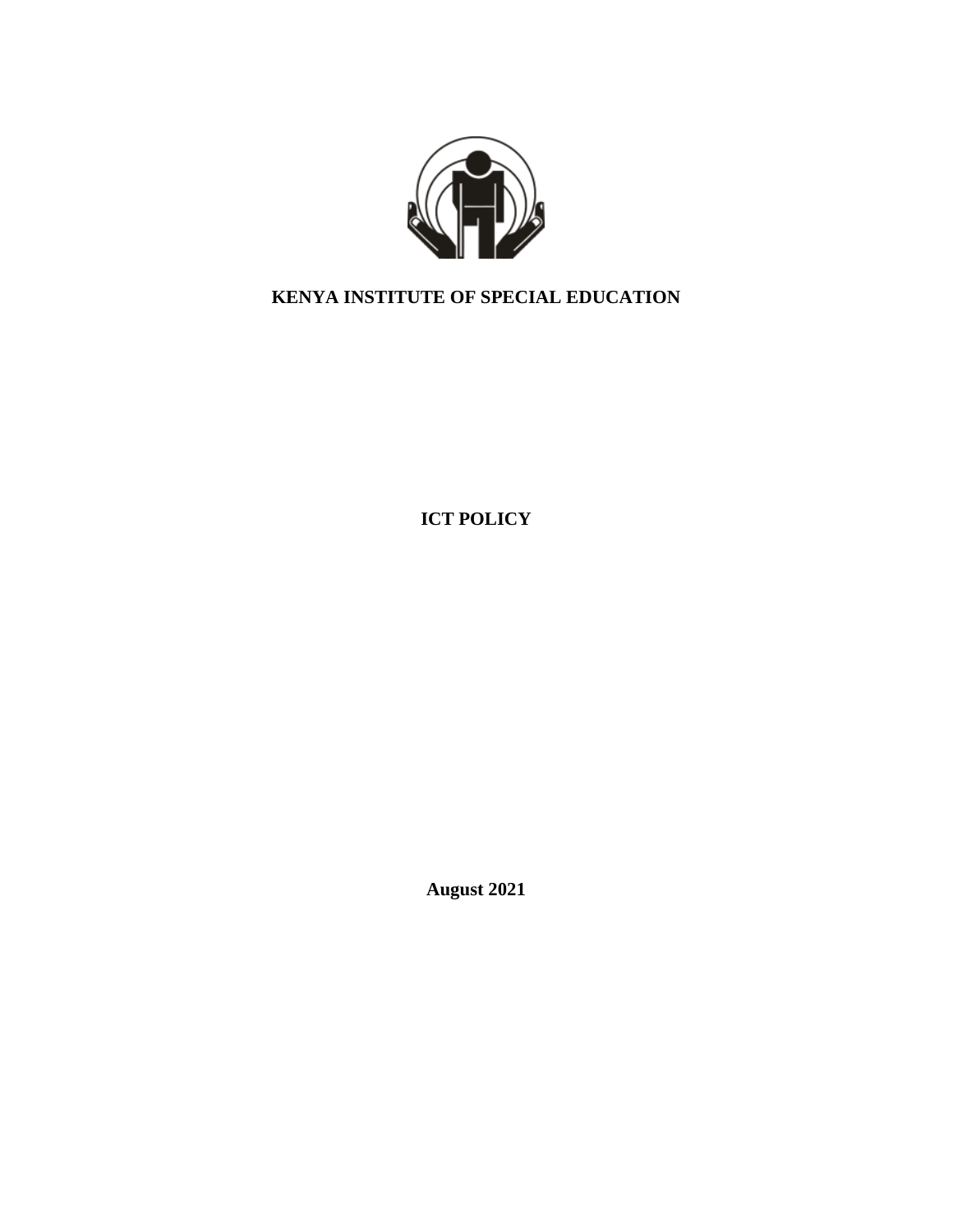## <span id="page-1-0"></span>**Table of Content**

| Table of Content                                     |                                       | $\overline{\mathbf{u}}$ |
|------------------------------------------------------|---------------------------------------|-------------------------|
| Foreword                                             |                                       | iv                      |
| Acknowledgement                                      |                                       | V                       |
| Abbreviations<br>vi                                  |                                       |                         |
| Definitions of Key Terms and Concepts                |                                       | vii                     |
| 9<br><b>Chapter One: Introduction</b>                |                                       |                         |
| 1.1                                                  | Legislative and Policy Framework      | 9                       |
| 1.2                                                  | Rationale                             | 9                       |
| 1.3                                                  | Scope                                 | 9                       |
| 1.4                                                  | <b>Guiding Principles</b>             | 9                       |
| 1.5                                                  | Objectives                            | 10                      |
| <b>Chapter Two: Policy Focus Areas</b>               |                                       | 11                      |
| Introduction                                         |                                       | 11                      |
| 2.1                                                  | Security                              | 11                      |
| 2.2                                                  | Training and Research                 | 12                      |
| 2.3                                                  | <b>Acquisition and Disposal</b>       | 13                      |
| 2.4                                                  | <b>Backup and Disaster Recovery</b>   | 14                      |
| 2.5                                                  | <b>Accessibility for PWDs</b>         | 14                      |
| 2.6                                                  | Use of ICT resources                  | 14                      |
| 2.7                                                  | Use of Social Media                   | 16                      |
| 2.8                                                  | Network Management                    | 17                      |
| 2.9                                                  | <b>Classification of Information</b>  | 17                      |
| 2.10                                                 | Third Party Services Management       | 17                      |
| 2.11                                                 | Security Risk Assessment and Auditing | 18                      |
| 2.12                                                 | <b>Cyber Security Awareness</b>       | 18                      |
| 2.13                                                 | Skills development                    | 18                      |
| 2.14                                                 | <b>Management and Maintenance</b>     | 19                      |
| <b>Chapter Three: Institutional Framework</b><br>20  |                                       |                         |
| 3.1                                                  | Introduction                          | 20                      |
| 3.2                                                  | Management                            | 20                      |
| 3.3                                                  | <b>ICT</b> Office                     | 20                      |
| 3.4                                                  | <b>ICT Steering Committee</b>         | 20                      |
| 3.5                                                  | Dissemination of the Policy           | 21                      |
| 22<br><b>Chapter Four: Monitoring and Evaluation</b> |                                       |                         |
| 4.1                                                  | Monitoring and Evaluation             | 22                      |
| 5.1                                                  | <b>Policy Review</b>                  | 23                      |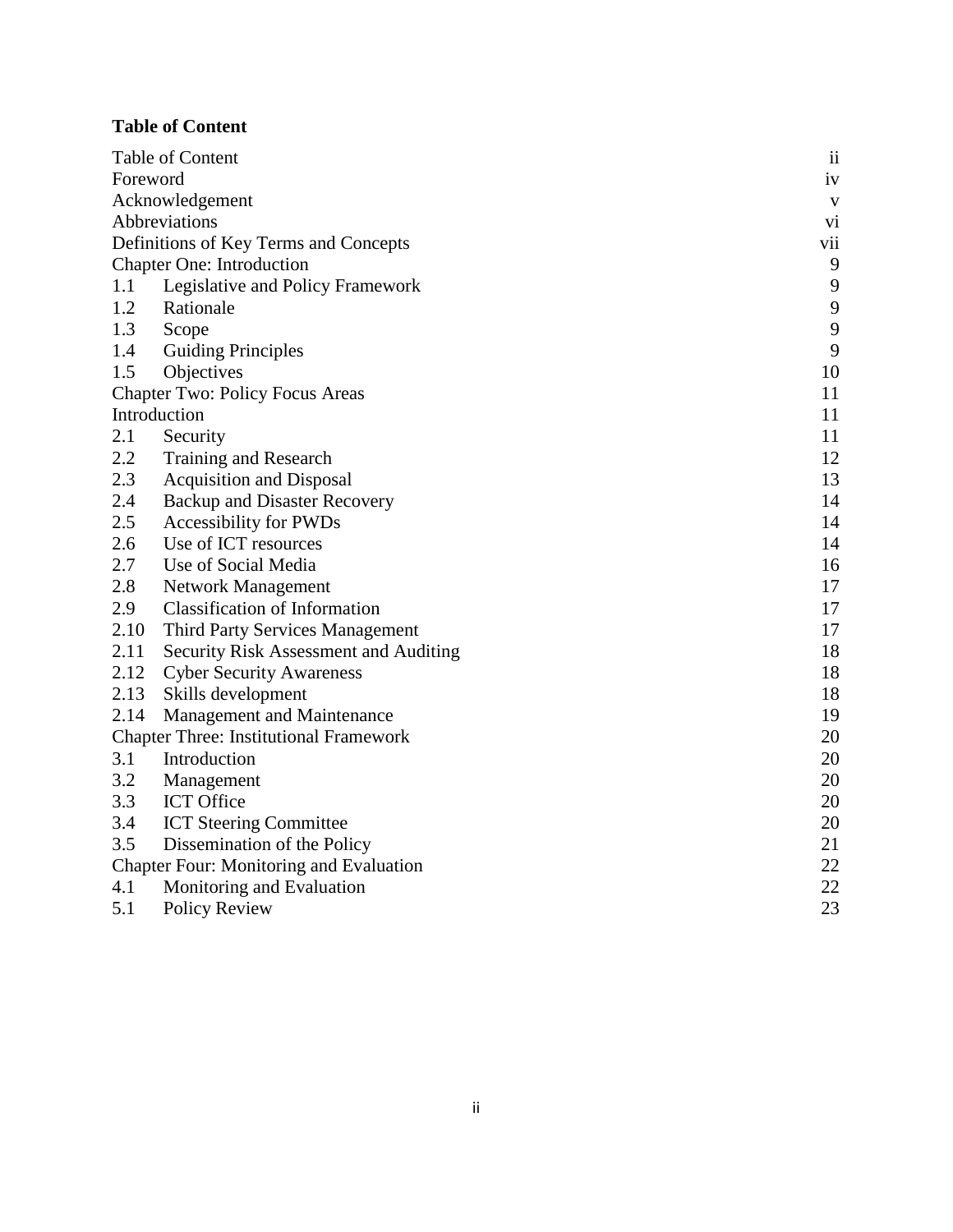#### **Vision**

An inclusive Kenyan Society in which every child with special needs and disability accesses quality education and achieves their full potential.

#### **Mission**

To facilitate service provision for persons with special needs and disabilities through human capital development, research, data management, functional assessment, rehabilitation, inclusive education practices, technology and production of educational resources and assistive devices.

#### **Core Values**

Professionalism, Relevance, Integrity, Equity, Respect and Empathy.

#### **Core Functions**

The Institute is mandated to carry out the following functions:

- 1. Conduct teacher training courses for teachers in various fields of education of children with special needs and disabilities
- 2. Conduct in-service courses for personnel working in all fields of special needs education
- 3. Prepare and conduct correspondence courses for personnel in the field of special needs education
- 4. Run an educational and psychological assessment centre for the training of teachers of children with special needs education
- 5. Run an orientation and mobility centre for training and demonstration purposes
- 6. Run a model training unit for the integration and inclusion of children with special needs and disabilities into the regular schools
- 7. Run a pre-school department where training and the stimulation of young children with special needs and disabilities can be carried out for the purpose of teacher training
- 8. Function as a resource centre for the production and dissemination of information to the general public on special needs and disabilities
- 9. Run a documentation and resource centre on special needs and disabilities
- 10. Conduct research in special needs education
- 11. Maintain, repair, design, produce and assemble special materials and equipment for persons with special needs and disabilities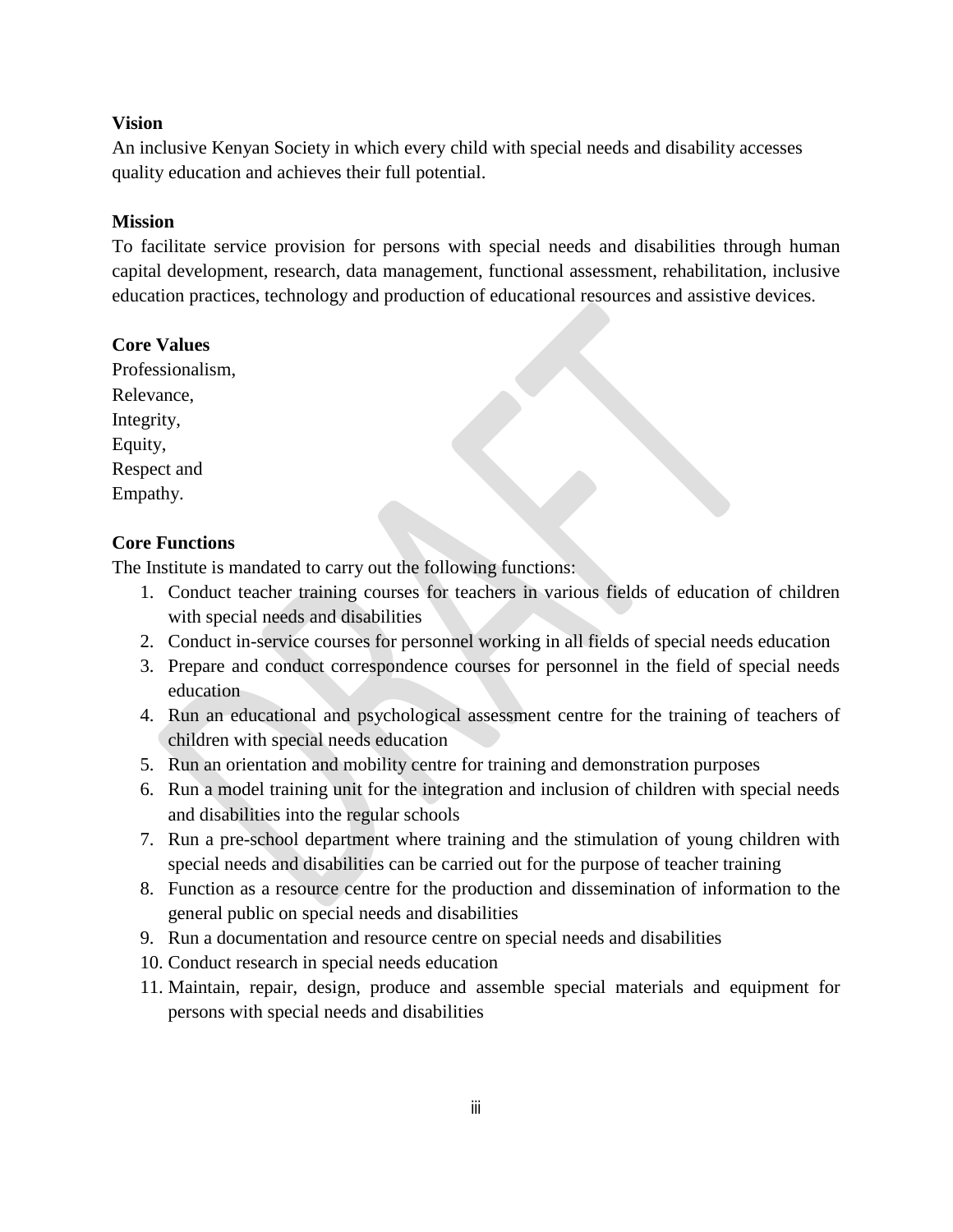#### <span id="page-3-0"></span>**Foreword**

Kenya Institute of Special Education (KISE) is mandated to train personnel in special needs education and offer related services. Use of Information and Communications Technology (ICT) is vital in ensuring achievement of its mission and vision. KISE acknowledges the importance of utilizing ICTs in service provision, research and innovation for its benefit and society. Efficient implementation of ICT requires a guiding framework that will ensure management, compliance, value creation, and support realization of the Institute's objectives.

The adoption and utilization of Information and Communications Technology (ICT) within the Institute is aligned to the Constitution of Kenya 2010, National Information, Communications and Technology (ICT) Policy 2019 and Institute's Strategic Plan 2018-2023.

This Policy provides guidance to all ICT operations and shall assist the Institute in ensuring access to best practices for identification, protection and management of ICT.

Dr. John Mugo **CHAIRPERSON, KISE COUNCIL**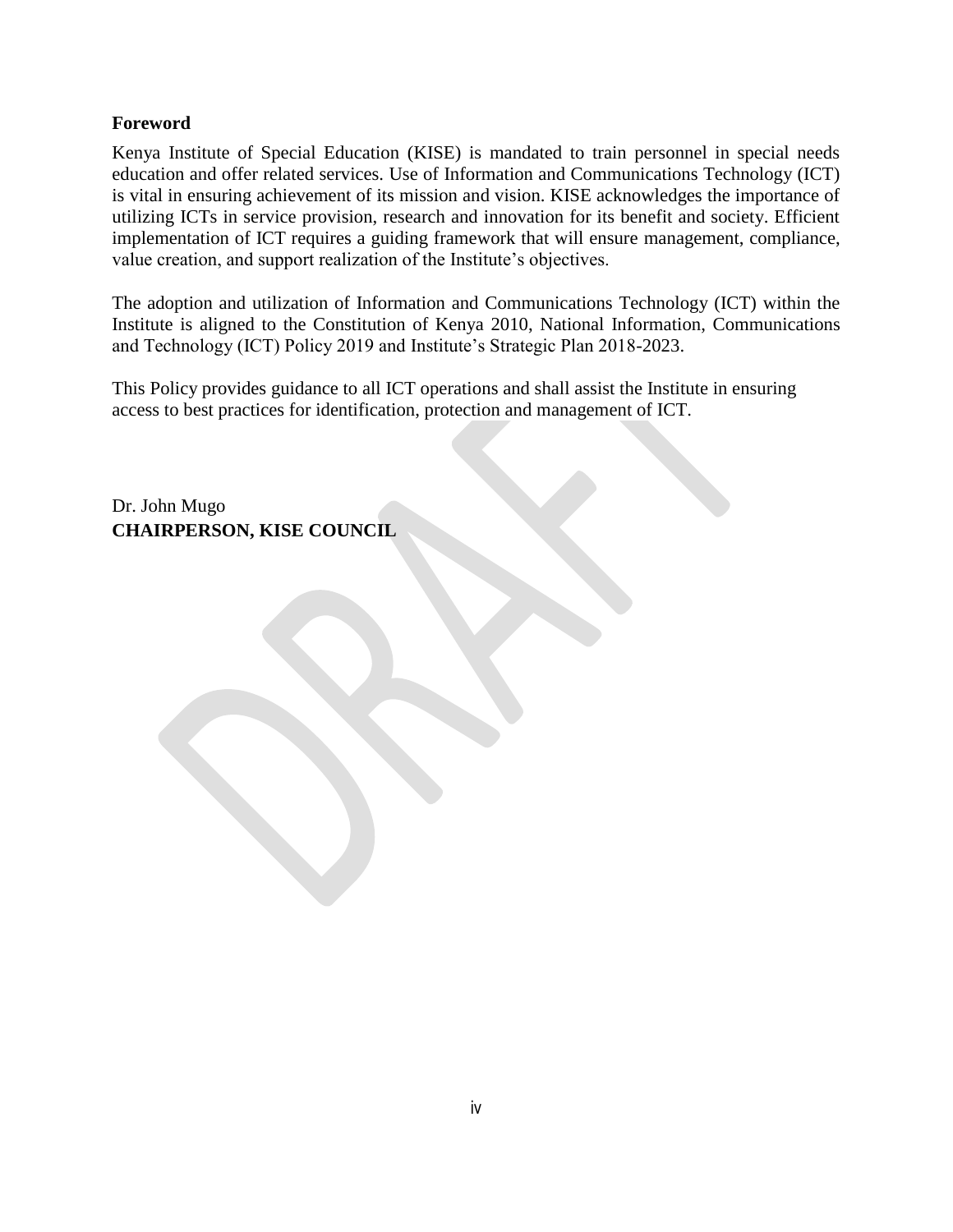#### <span id="page-4-0"></span>**Acknowledgement**

This Policy is developed in line with the National Information, Communications and Technology (ICT) Policy (2019) to realise the Institute's ICT potential in service provision to staff, students and stakeholders. The Management of Kenya Institute of Special Education wishes to acknowledge with gratitude the incredible contribution of staff who were involved in the development of this "Information Communication and Technology (ICT) Policy''. The introduction and operationalization of this policy framework shall ensure efficiency in systems management and service provision in the Institute.

Implementation of ICT policy establishes a framework for governing ICTs and ensures that the Institute adapts to the dynamic technology field. Achievement of the objectives of this policy calls for cooperation from all Institute staff. In addition, it will put the institute in a competitive edge in utilization of technology.

#### **DIRECTOR**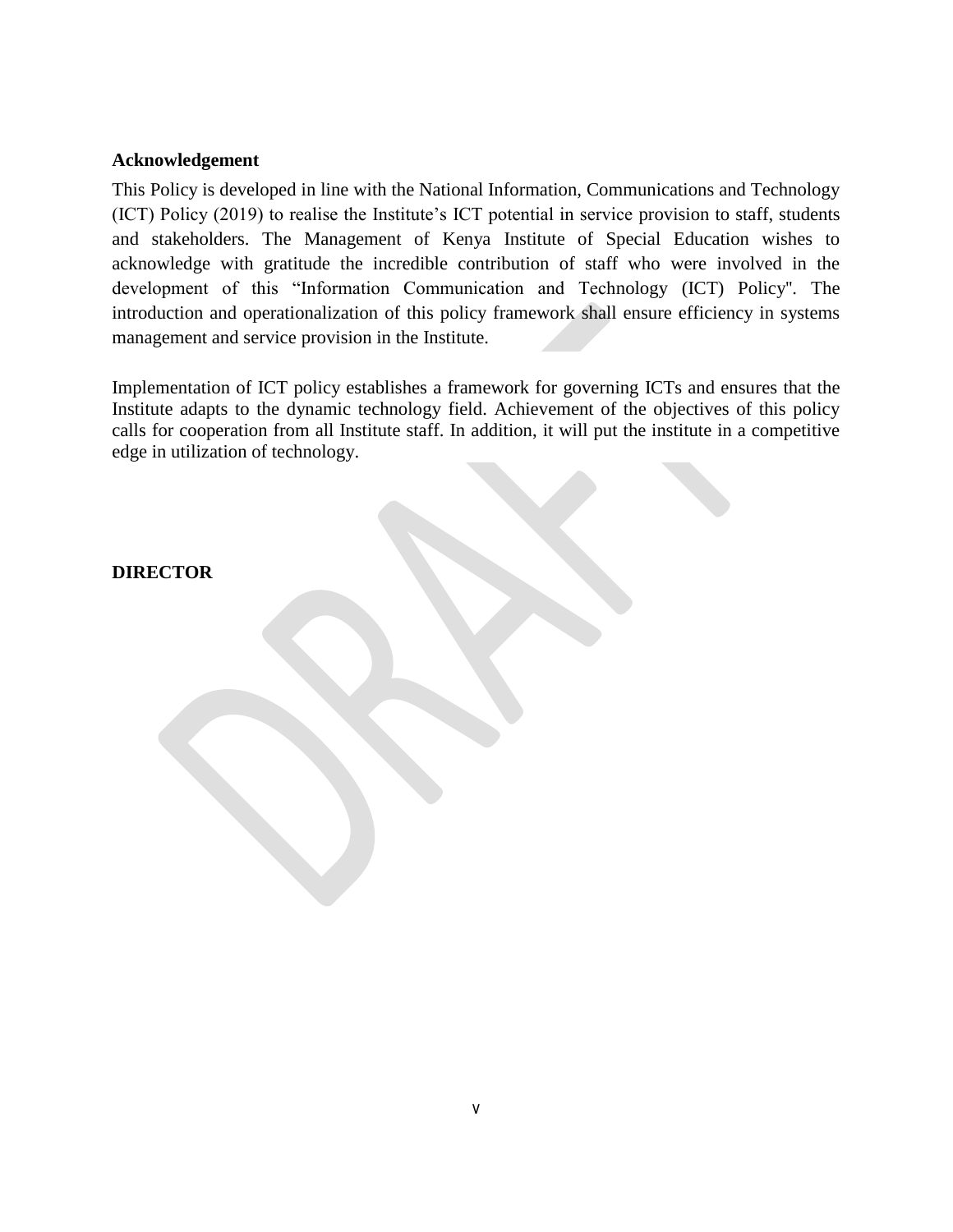## <span id="page-5-0"></span>**Abbreviations**

| AD/DC        | Active Directory/Domain Controller              |
|--------------|-------------------------------------------------|
| <b>CCTV</b>  | <b>Closed Circuit Television</b>                |
| CD           | <b>Compact Disk</b>                             |
| <b>DHCP</b>  | <b>Dynamic Host Configuration Protocol</b>      |
| <b>DNS</b>   | Domain Name Service                             |
| ERP          | <b>Enterprise Resource Planning</b>             |
| <b>ICT</b>   | <b>Information Communication and Technology</b> |
| <b>ICTA</b>  | Kenya Information and Communication Technology  |
| <b>LAN</b>   | Local Area Network                              |
| <b>MFP</b>   | Multi-Purpose Printer                           |
| <b>NESSP</b> | <b>National Education Sector Strategic Plan</b> |
| <b>PPADA</b> | Public Procurement and Assets Disposal Act      |
| <b>PWD</b>   | Persons with disabilities                       |
| <b>SLA</b>   | <b>Service Level Agreement</b>                  |
| <b>TNA</b>   | <b>Training Needs Assessment</b>                |
| <b>UPS</b>   | Uninterrupted Power Supply                      |
| <b>WAN</b>   | <b>Wide Area Network</b>                        |
| <b>WCAG</b>  | <b>Web Content Accessibility Guidelines</b>     |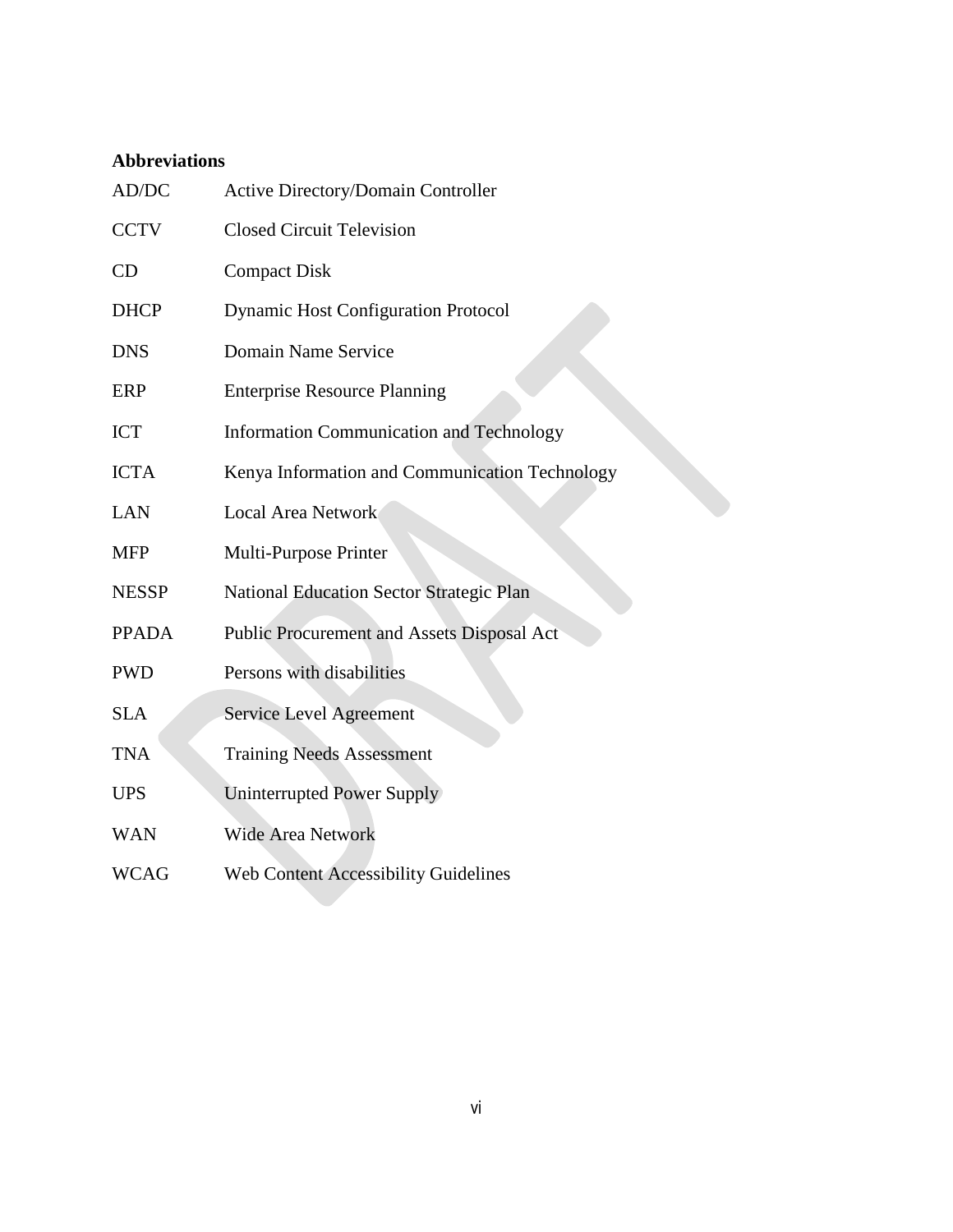#### <span id="page-6-0"></span>**Definitions of Key Terms and Concepts**

**Adaptations:** Redesigning of implements, tools, equipment, machines, workstations, work environment to suit individual needs of persons with disabilities.

**Assistive Technologies:** Tools provided to persons with disabilities to assist them in employment, training, development and any other activities in learning environment or at the workplace.

**Computer virus:** a type of computer program that, when executed, replicates itself by modifying other computer programs and inserting its own code. When this replication succeeds, the affected areas are then said to be "infected" with a computer virus. This includes malwares

**Cyber-attack:** any offensive maneuver that targets computer information systems, infrastructures, computer networks, or personal computer devices.

**Cyber threat:** any malicious act that attempts to gain access to a computer network without authorization or permission from the owners.

Data corruption: refers to errors in computer data that occur during writing, reading, storage, transmission, or processing, which introduce unintended changes to the original data.

**Deployment:** All of the activities that make a software system available for use.

**Hardware Sanitization:** The process of deliberately, permanently and irreversibly removing or destroying the data stored on a memory device to make it unrecoverable.

**Malware:** any software intentionally designed to cause damage to a computer, server, client, or computer network. A wide variety of malware types exist, including computer viruses, worms, Trojan horses, ransomware, spyware, adware, rogue software, wiper and scareware.

**Persons with disabilities**: These are persons who have long-term physical, mental, intellectual or sensory impairments and/or chronic conditions which in interaction with various barriers may hinder their full and effective participation in society on an equal basis with others.

**Redundancy:** Having extra or duplicate resources available to support the main system. It is a backup or reserve system that can step in if the primary system fails.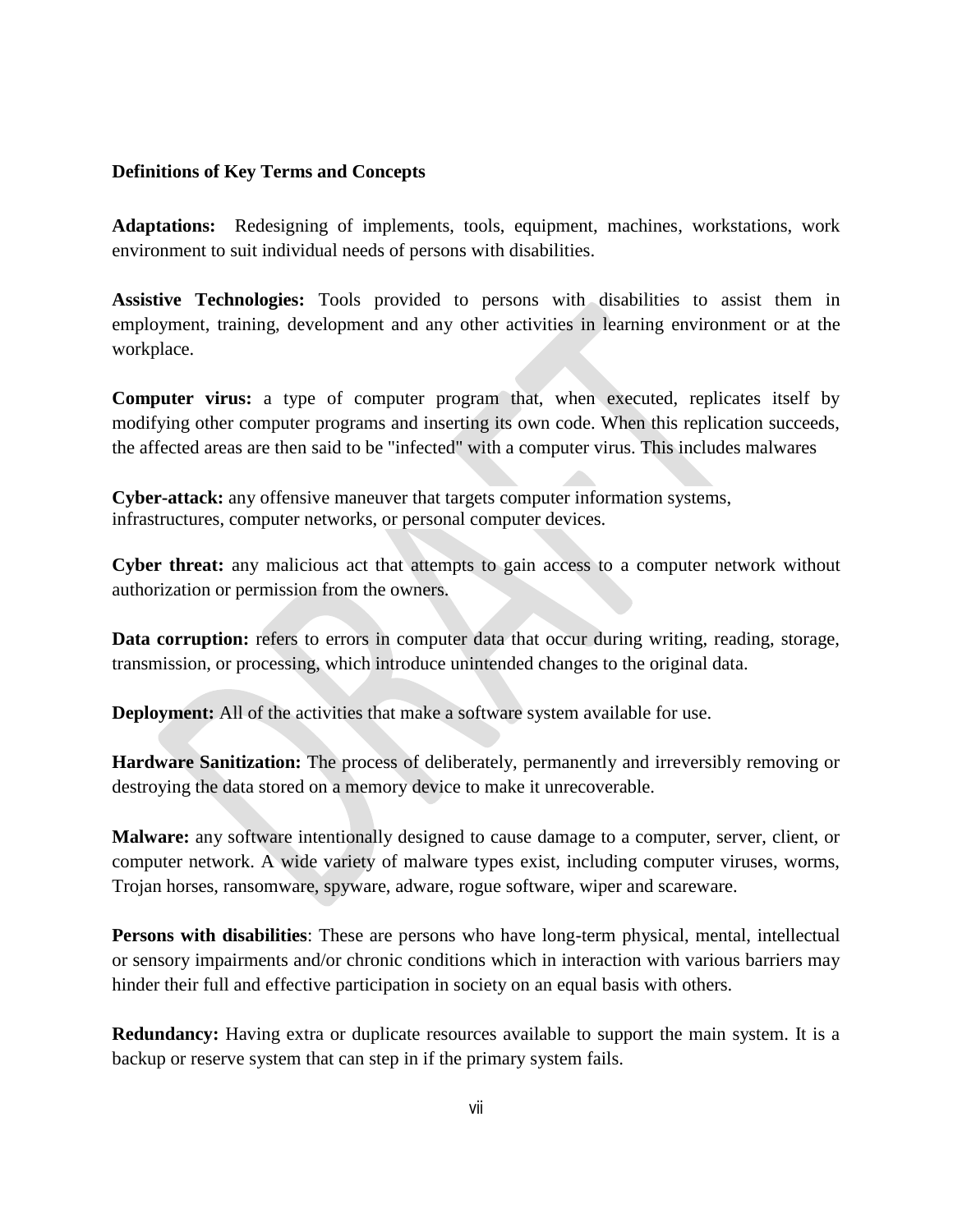**Workstations:** Workstations constitute critical ICT infrastructure that ensure service provision is carried out in the most effective and efficient way. They include laptops, desktops, tablets and authorized home workstations accessing the Institute's network.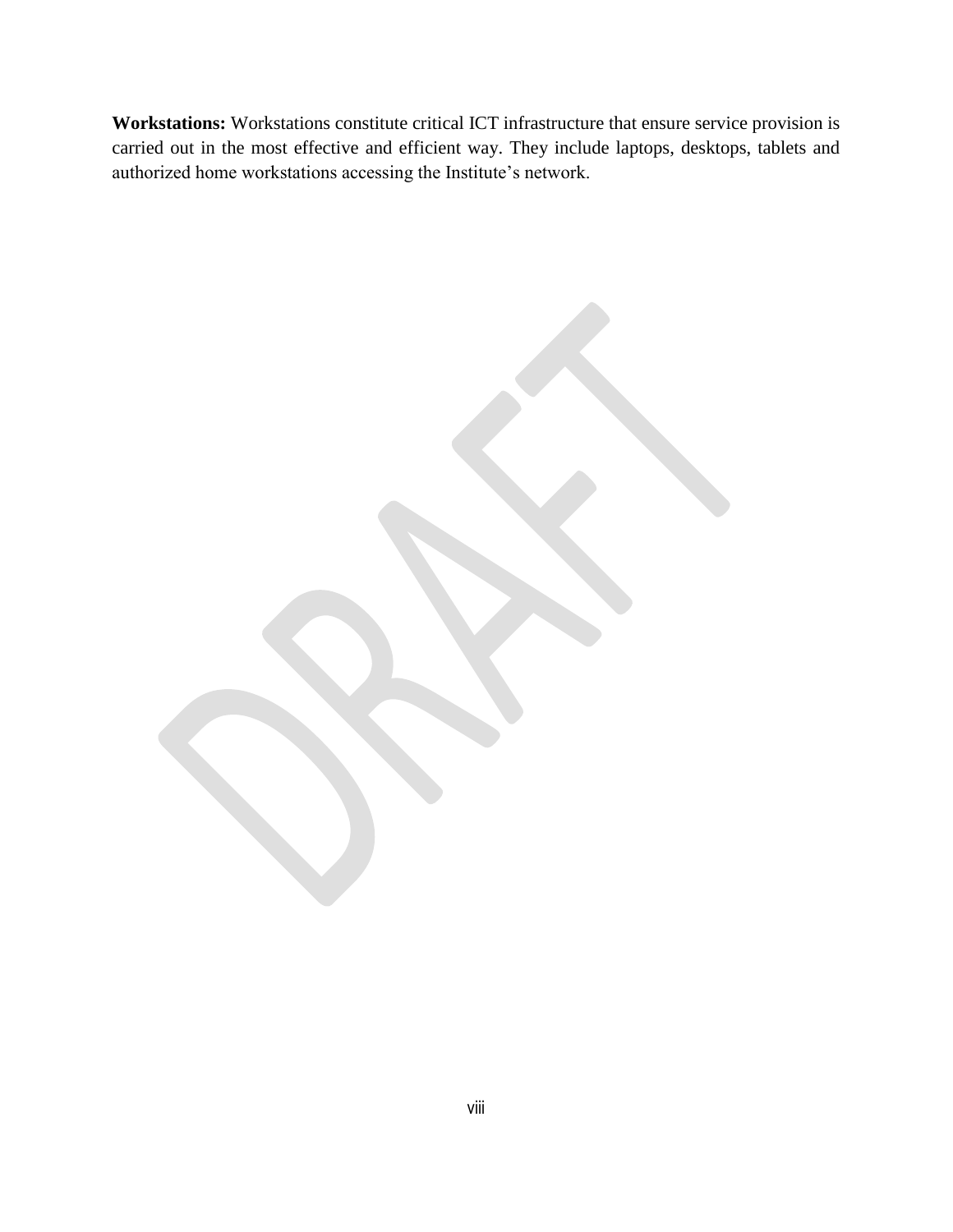### <span id="page-8-0"></span>**Chapter One: Introduction**

The Institute developed its Strategic Plan for 2018-2023 taking cognizance of changes in the operating environment. Information Communication and Technology (ICT) is a key mover and driver in stimulating creativity and innovation.

This policy is intended to provide a framework for acquisition, deployment, usage and exploitation of ICT resources to automate and transform all Institute business processes. In addition, it will guide further development, administration, maintenance and optimum utilization of ICT resources within the Institute.

## <span id="page-8-1"></span>**1.1 Legislative and Policy Framework**

The following legal frameworks provide a basis for implementation of this policy:

- 1. The Constitution of Kenya, 2010
- 2. Persons with Disability Act, 2003
- 3. The Basic Education Act, 2013
- 4. Kenya Information and Communication (Amendment) Act, 2013
- 5. Media Act, 2013
- 6. Kenya Information and Communication Technology (ICTA) order, 2013
- 7. National Education Sector Strategic Plan (NESSP), 2018-2022
- 8. National Information, communications and Technology (ICT)Policy, 2019
- 9. Data Protection Act, 2019

### <span id="page-8-2"></span>**1.2 Rationale**

It has become critical to enact an ICT policy to ensure an enabling mechanism for efficient service delivery, information sharing, electronic operations and management of ICT resources.

### <span id="page-8-3"></span>**1.3 Scope**

This policy applies to all ICT equipment, software, facilities and ICT facilitated processes in the Institute. It shall be a reference document on ICT standards for Institute staff, students and anyone accessing/developing/implementing and/or using ICT-based information and resources owned by the Institute.

# <span id="page-8-4"></span>**1.4 Guiding Principles**

This policy shall be guided by the following key principles:

- 1. Making ICT in the Institute available, accessible and easy to use for all;
- 2. Seamless integration and ICT support in all Institute operations;
- 3. Adherence to best practices, policies and ethics;
- 4. Sustained training and technical support;
- 5. Continuous systems and business process improvements.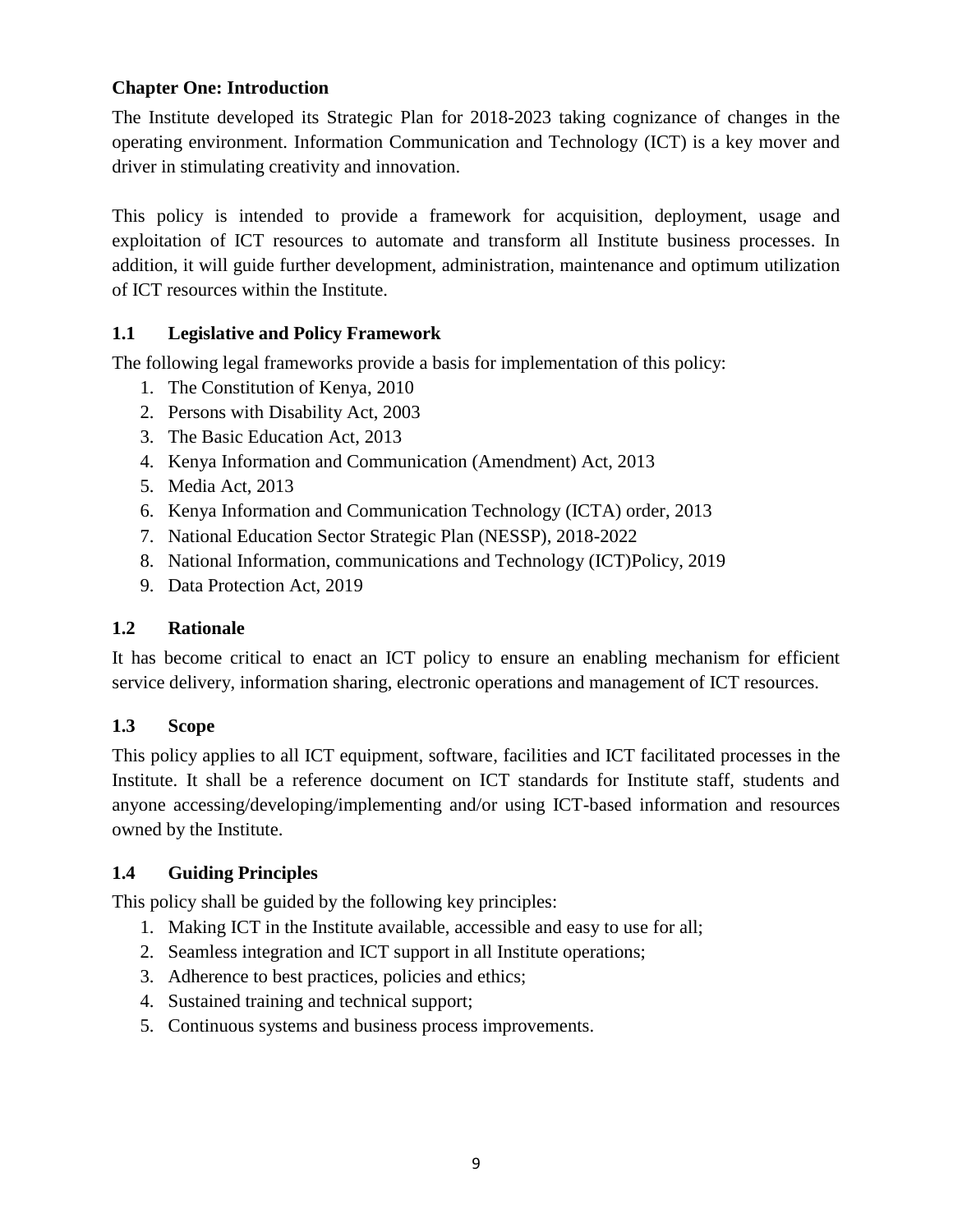## <span id="page-9-0"></span>**1.5 Objectives**

This policy aims to strengthen the use of ICTs in all Institute operations to support its strategic direction by improving operational efficiency and exchange of information so as to maintain a competitive edge. The specific objectives of this policy are to:

- 1. Provide efficient, accessible and reliable ICT facilities, services and automation.
- 2. Provide guidance in developing a reliable and secure ICT infrastructure that conforms to recognized standards supporting all services in the Institute.
- 3. Provide ICT infrastructure and services responsive to the needs of persons with disabilities.
- 4. Facilitate adaptations to new technologies, tools and models to respond to challenges posed by ICT
- 5. Promote information sharing, transparency, accountability and reduced bureaucracy in operations
- 6. Ensure information security of the Institute systems and data
- **7.** Promote efficient utilization of information systems within the Institute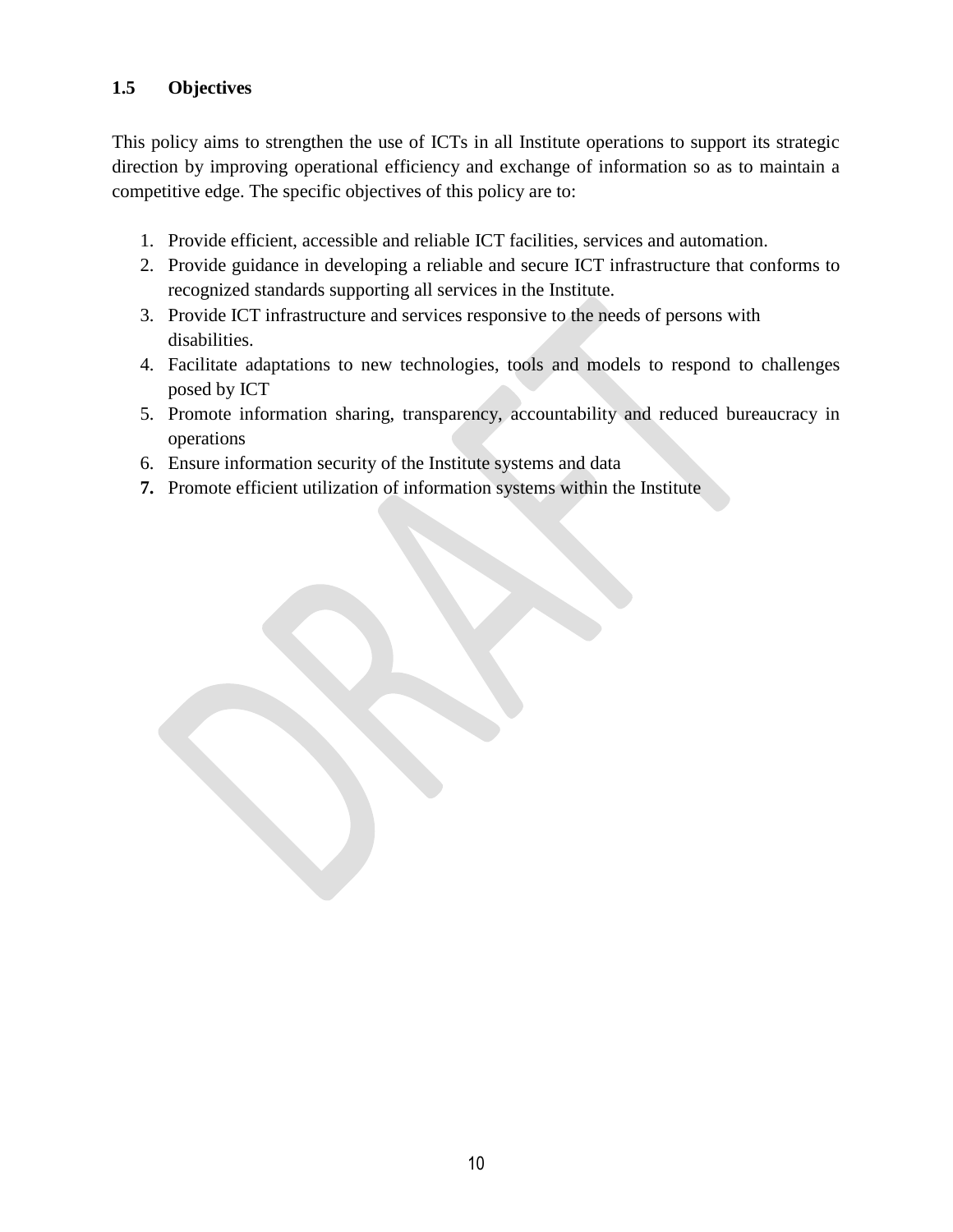### <span id="page-10-0"></span>**Chapter Two: Policy Focus Areas**

#### <span id="page-10-1"></span>**Introduction**

This chapter covers policy statements and strategies for implementation. These include: security, training and research, acquisition and disposal, backup and disaster recovery, accessibility for PWDs, use of ICT resources, network management, classification of information, third-party services management, security risk assessment and audit, cyber security awareness, skills development, and management and maintenance.

#### <span id="page-10-2"></span>**2.1 Security**

#### **Policy statement**

The Institute shall ensure appropriate security for all data, equipment, and processes in its ownership and control.

#### **Strategies:**

- a. Protect the Institute's information and communications systems from unauthorized access, use, disclosure, disruption, modification, or destruction by ensuring that:
	- i. All server rooms are kept secure under biometric access control and only authorized personnel shall be allowed entry.
	- ii. Non-ICT staff working in the server room shall be supervised at all times.
	- iii. Server rooms shall be installed with air conditioning system and uninterrupted power supply (UPS) units in order to provide a stable operating environment.
	- iv. Classified data shall not be transmitted unencrypted across unsecured electronic communication links.
	- v. Only the Institute's standard approved software shall be installed
- b. Appropriate measures shall be taken when using workstations to ensure confidentiality, integrity and availability of information.
	- i. Each user shall have a unique username and password with access levels and privileges. Where necessary, biometric data shall be collected to facilitate access and service provision.
	- ii. All devices shall require access credentials (user ID and password) to be accessed over the network.
	- iii. Users shall be responsible for confidentiality of their access credentials and prevention of any unauthorized access to ICT equipment. Any attempt to use other users' credentials to gain access to network resources is prohibited.
	- iv. The Human Resource and Academic Registrar's Office shall establish mechanisms whereby changes in employment status shall be communicated immediately to the ICT office.
	- v. Access credentials shall immediately be deactivated and confirmed in a clearance certificate by the ICT Office once a member of staff ceases to be an employee of the Institute.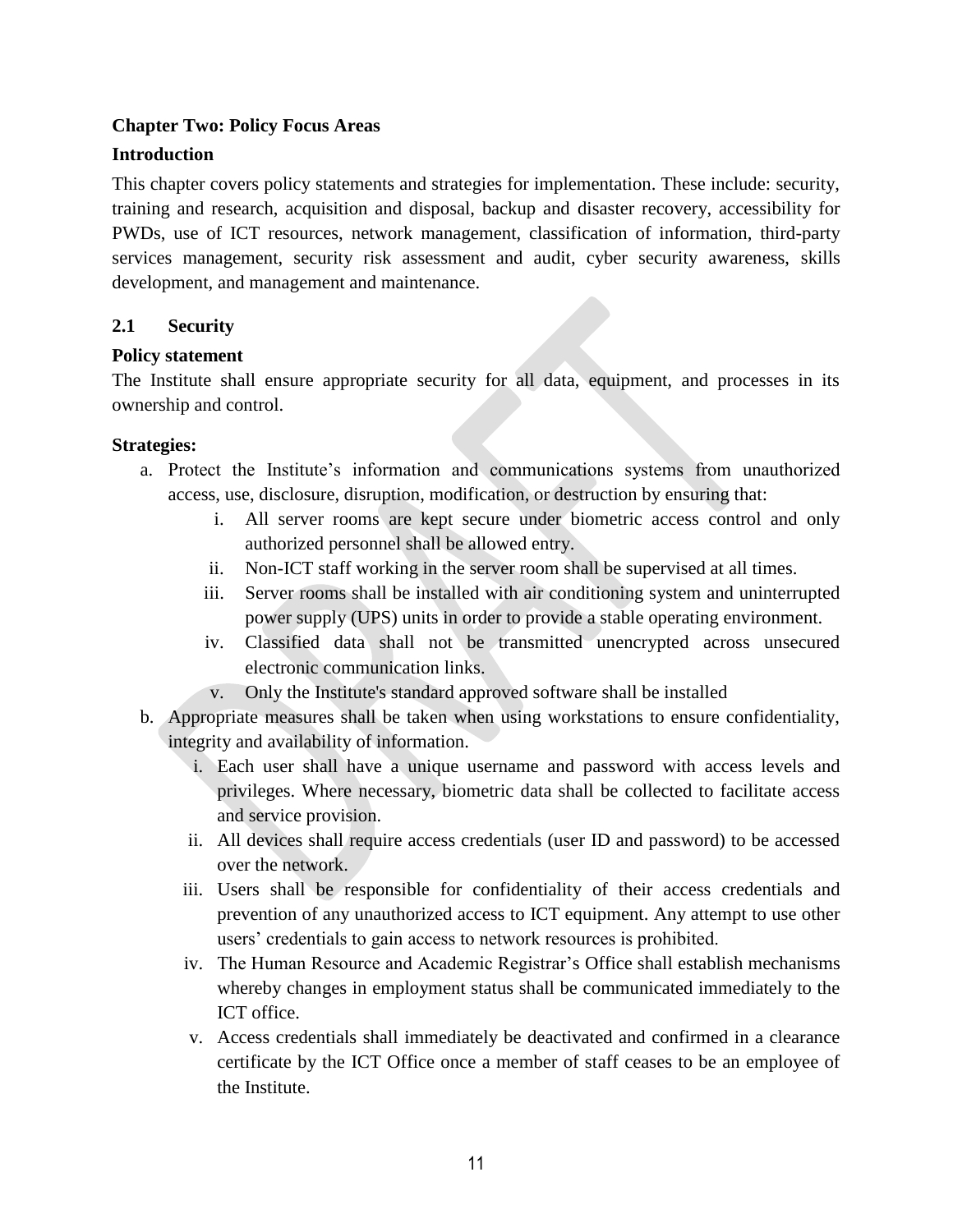- vi. All computers connected to the Institute network, shall be running an up to date antivirus programme with latest virus signature definitions.
- vii. ICT Office is authorised to gain access to a user account and folder of an account suspected to have breached systems security or is in violation of this policy.
- viii. The Institute shall follow sound professional practices in providing for security of electronic messaging system.
- ix. Users shall not install, email, transmit or otherwise make available any material that contain malware, confidential information or programmes designed to interrupt, destroy or limit functionality of any computer software or hardware.
- c. The Institute shall install Closed Circuit Television (CCTV) systems to aid in prevention, investigation and detection of crime. It will also facilitate monitoring of security and safety of premises.
	- i. Institute security office shall be the custodian of CCTV equipment and responsible for viewing live feed.
	- ii. Retrieval of video files shall be facilitated by ICT office upon written approval by the Director.
	- iii. The Institute shall be under CCTV surveillance at all times and visitors shall be made aware.
- d. All network or systems software malfunctions, information security alerts, warnings, suspected vulnerabilities, and the like, and suspected network security problems, shall be reported immediately only to the ICT Office. To monitor and respond to security incidences, the ICT Office shall:
	- i. establish an incident detection and monitoring mechanism to detect, contain and ultimately prevent security incidents.
	- ii. manage the ICT service desk and incidents, to enable effective use of ICT systems by ensuring resolution and analysis of end user queries, questions and incidents.

 $\mathcal{L}^{\text{max}}_{\text{max}}$ 

<span id="page-11-0"></span>iii. make users aware of the security incident handling/reporting procedures in place

### **2.2 Training and Research**

### **Policy statement**

Various infrastructure shall be put in place to support networked learning, other e-learning approaches and research. The Institute shall put in place mechanisms for continual improvement.

### **Strategies**

- a. To ensure only authenticated students access online classes, the Institute shall adopt the use of an e-learning management system.
- b. The bandwidth management shall give priority to academic content, research, Institute website and official email facility over general Internet browsing and other utilities.
- c. All lecture rooms shall be fitted with infrastructure for multi-media teaching and learning to enable implementation of e-learning and other blended learning approaches.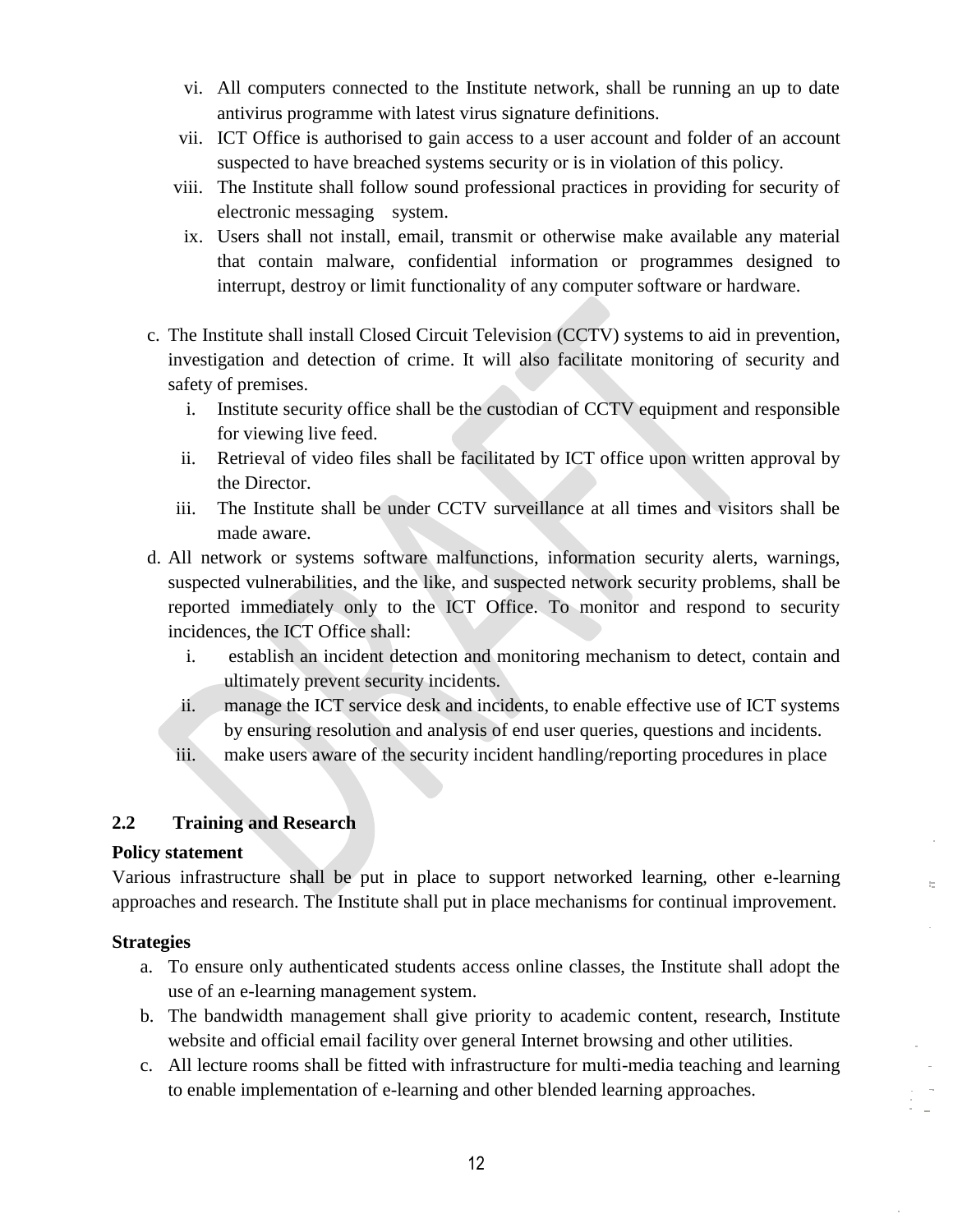- d. The Institute library shall be fitted with ICT infrastructure to support e-resources for enhancing learning and research. Where possible and desirable, open source learning systems shall be used to reduce cost and also allow for customization.
- e. The institute shall deploy appropriate technology to carry out research.
- f. Student assignments and project work shall be presented in soft copy on CDs. All submitted work shall be tested for plagiarism using authorized software.
- g. Where possible, electronic continuous assessment shall be designed and delivered to students. The assessment system shall become a mission critical system that will be secured and provided with redundancy.
- <span id="page-12-0"></span>h. Trainers and technicians shall provide basic training on ICTs to new students on use of facility(s).

### **2.3 Acquisition and Disposal**

#### **Policy statement**

Acquisition of ICT resources shall be based on intended use, conformity to standards and regulations, cost (acquisition, maintenance and disposal) and ease of integration with existing ICT infrastructure.

#### **Strategies**

- a. ICT office shall coordinate automation of an updated inventory of hardware and software that is in use by the Institute.
- b. Equipment that cannot be serviced by ICT office shall be placed on outsourced service contracts
- c. Acquisition and Disposal of ICT facilities shall be guided by the Public Procurement and Asset Disposal Act (PPADA), 2015 and be in line with government ICT standards.
- d. All user requests for acquisition of ICT equipment and services shall be channeled through the ICT Office. The office shall prepare specifications in consultation with the requesting user.
- e. The Institute's surplus and/or obsolete non-leased ICT assets and resources shall be disposed of in accordance with standards and procedures in a cost-effective manner in compliance with legal and environmental requirements.
- f. Hardware sanitization shall be undertaken to protect the Institute's intellectual property and the confidentiality of Institute data residing on all hardware.
- g. After hardware sanitization, ICT assets and equipment for disposal shall be handed over to the Assets Disposal Committee for further action.
- h. All hardware donations to the Institute from any source shall be subject to ICT office check for suitability and fit–for-purpose.
- i. ICT office shall scrutinize any hardware and software license agreements with vendors and Service Level Agreements (SLAs) and advise management accordingly.
- j. The Institute shall establish and define a lifecycle for all ICT equipment to provide a balance between optimum use and on-going maintenance costs.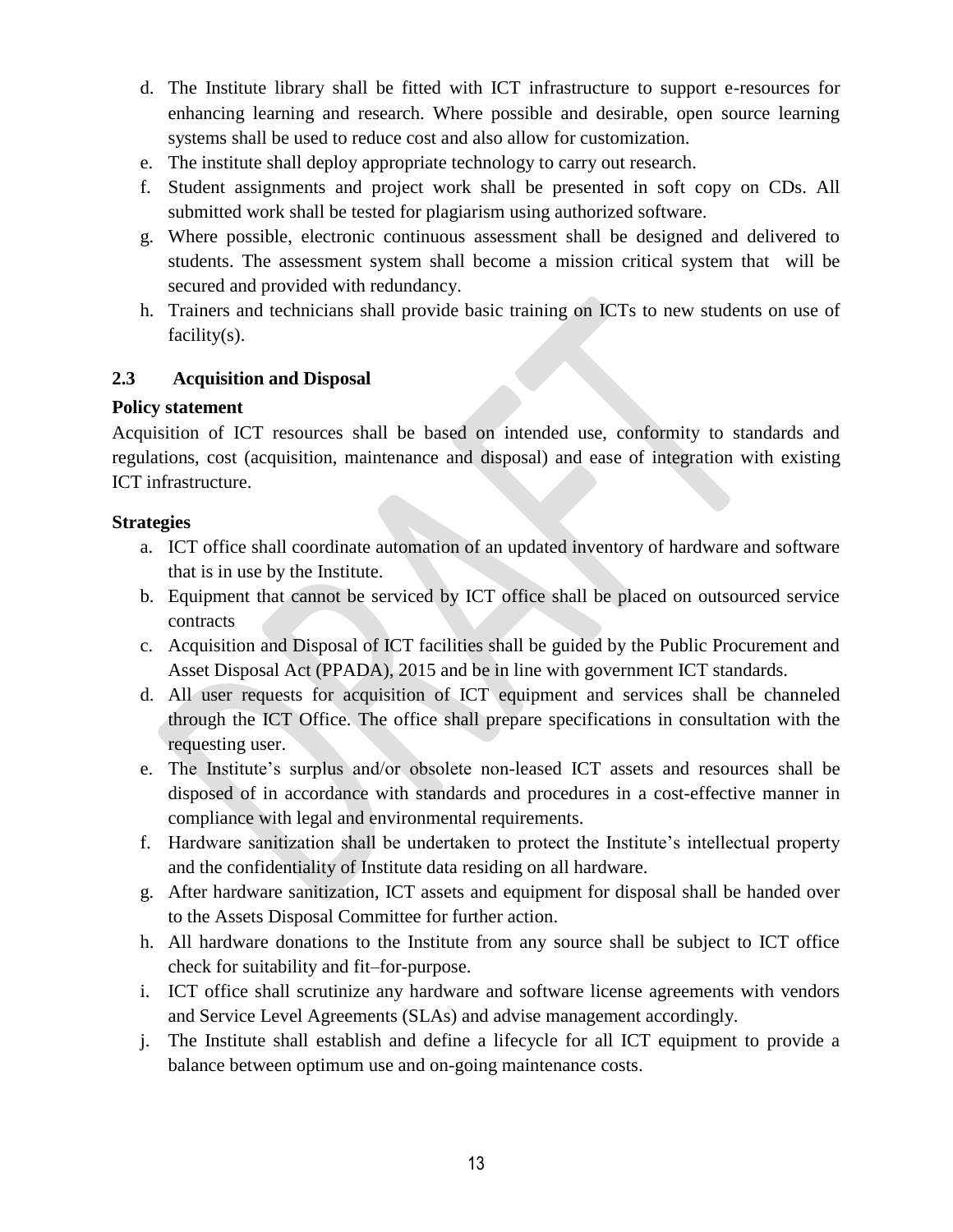### <span id="page-13-0"></span>**2.4 Backup and Disaster Recovery**

#### **Policy statement:**

The Institute shall maintain consistent data backup and recovery measures to ensure business continuity in the event of data corruption or loss. This shall be in line with the Institute risk management framework.

#### **Strategies**

- a. The Institute shall establish and maintain a disaster recovery site in line with the disaster recovery plan.
- b. Scheduled backup of Institute's centralized systems and servers shall be performed and uploaded to an offsite location for safekeeping.
- c. Backed up files shall be subject to verification on a quarterly basis where restoration will be simulated on an identified machine dedicated for this task. Once restored, the system shall undergo testing to ensure successful data reinstatement to its intended state.
- d. Removable backup media shall be stored in a locked fireproof safe in a room that is access-controlled
- e. The retention period and any requirement for archive copies shall be determined for critical business information as well as based on any legal requirements.

### <span id="page-13-1"></span>**2.5 Accessibility for PWDs**

### **Policy Statement**

The Institute shall provide ICT services and infrastructure that is responsive to the needs of Persons with Disabilities (PWDs). This shall be in line with the Institute's Disability Mainstreaming Policy.

### **Strategies**

The Institute shall:

- a. customize/install appropriate hardware and software (assistive technologies) to be used by PWDs;
- b. provide training, sensitization and awareness programmes on assistive technologies;
- c. ensure that PWDs access ICT resources with ease;
- d. promote research and development for ICT access for PWDs.
- e. ensure websites and online portals meet the Web Content Accessibility Guidelines (WCAG)
- f. ensure participation of PWDs in procurement of assistive technologies
- g. ensure that online and audio-visual media content such videos have closed captioning

### <span id="page-13-2"></span>**2.6 Use of ICT resources**

#### **Policy Statement**

The Institute shall ensure proper use of ICT resources in communication, teaching, learning, research, consultancy and administration in support of the Institute's mandate.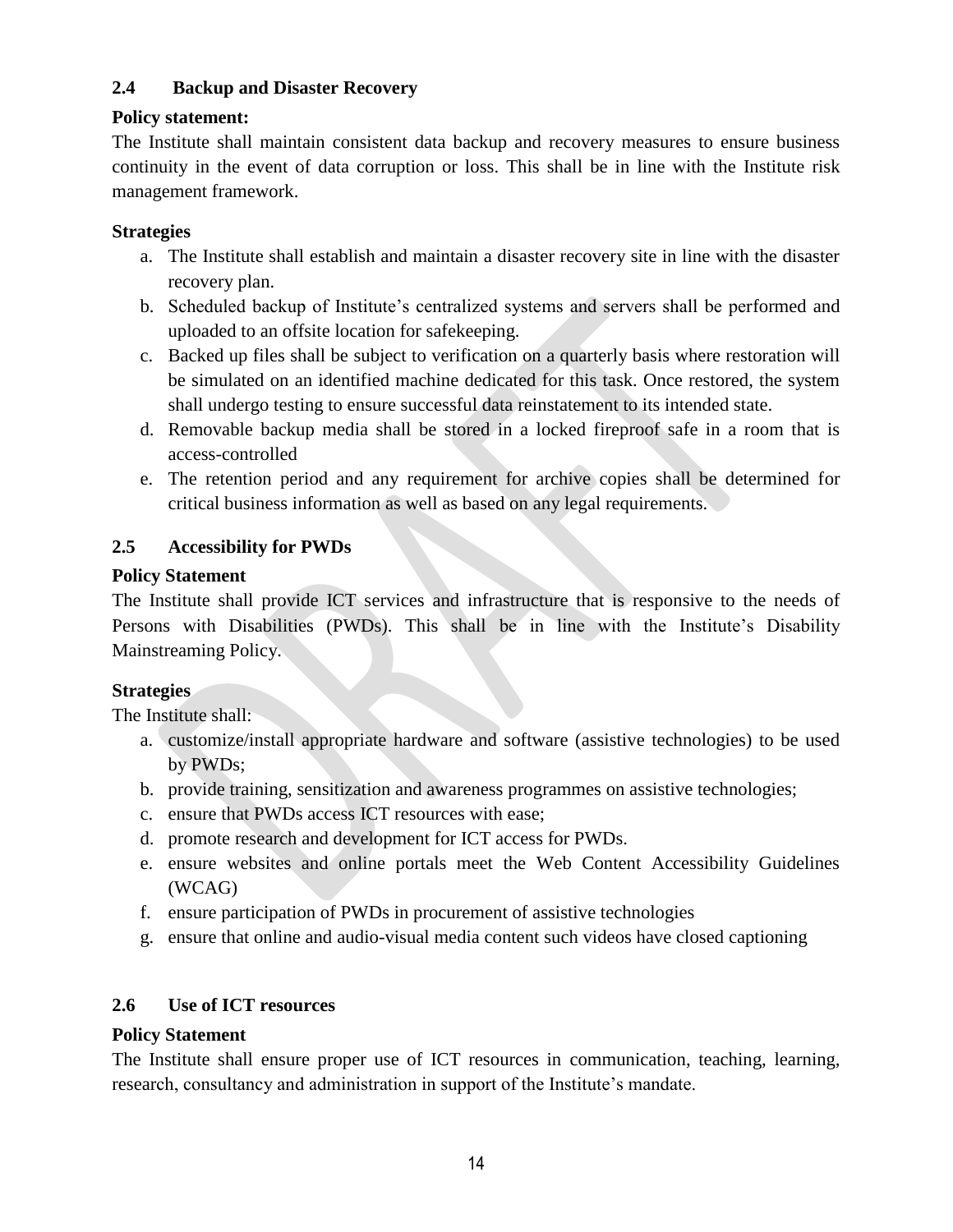### **Strategies**

The Institute shall:

- a. reserve the right to limit, restrict, cease or extend access to the use of its ICT resources;
- b. permit commercial use of ICT resources for non-Institute related activities only under written authorisation from the Director;
- c. ensure that ICT resources are not used for obtaining, possessing, transmitting, demonstrating, advertising or requesting of objectionable material.
- d. protect the confidentiality of information and material submitted by staff, students and clients. The Institute shall bear no liability in the event of any improper disclosure.
- e. safeguard the possibility of loss of information within the Institute's ICT facilities and services. Incase of any loss, the Institute shall not be liable to the user.
- f. ensure that the use of ICT facilities and services is permitted on condition that it does not involve infringement of any patent or breach of any copyright. In the event of infringement or breach, the user shall bear the liability.
- g. terminate access to the Institute's ICT resources when one ceases to be an enrolled student, a non- payroll associate, or an employee. Users are responsible for their information and must remove it or make arrangements for its retention prior to leaving the institute.
- h. reserve the right to periodically check and monitor ICT facilities and services and reserve any other rights necessary to protect them.
- i. personal devices joining the network shall have an up-to-date antivirus programme and licensed software.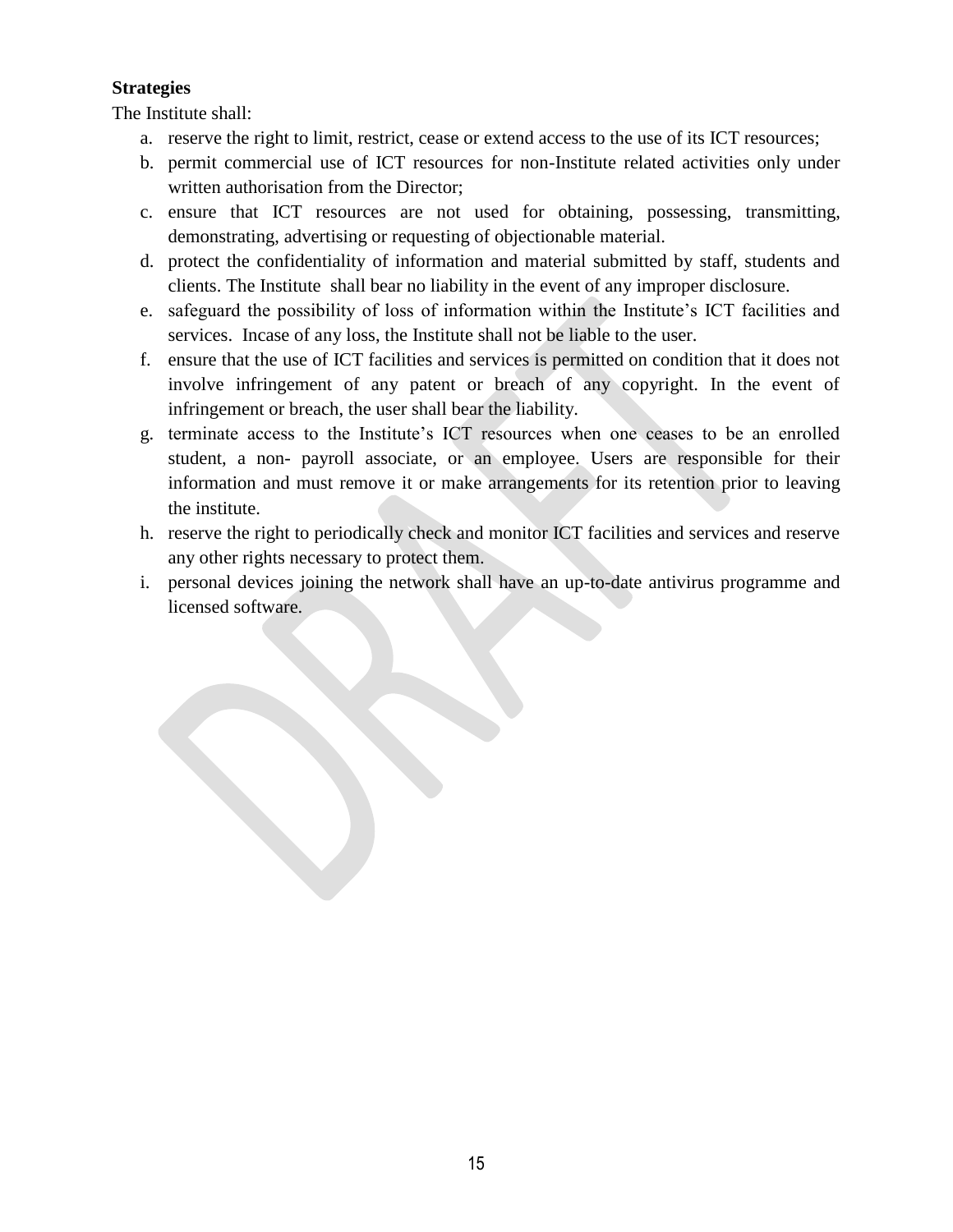## **Use of E-Mail**

- a. Staff and students shall be provided with email and communication facilities by the Institute.
- b. The website, portal and email shall be used to broadcast official messages to staff, students and clients.
- c. All users must display appropriate email etiquette and best practice when writing emails.
- d. Email may be used for personal communication within appropriate limits.
- e. Users shall explicitly recognize their responsibility for the content, dissemination and management of messages they send.
- f. The Institute shall take no responsibility and provide no warranty against non-delivery or loss of files, messages, or data nor shall it accept any liability for consequential loss in the event of improper use or any other circumstances.
- g. Email users shall not give the impression that they are representing, giving opinions, or otherwise making statements on behalf of the institute or any unit of the Institute unless appropriately authorized to do so.
- h. Systems Administrators shall establish and maintain a systematic process for recording, retention, and destruction of electronic mail messages and accompanying logs.
- i. Incoming/outgoing email shall be screened for computer viruses and malicious codes.
- j. Internal email address lists shall be properly maintained and protected from unauthorized access and modification.
- k. Emails from suspicious sources should not be opened or forwarded and shall be reported to the ICT Office

### <span id="page-15-0"></span>**2.7 Use of Social Media**

### **Policy Statement**

The use of social media in the Institute facilities by staff and all third parties shall be governed by a social media policy.

### **Strategies**

- a. Social networking sites shall not be accessed for personal use from the Institute's workstations during official working hours.
- b. Political impartiality shall be upheld when engaging in the social media platforms in both personal or professional capacities.
- c. No confidential or proprietary information about the Institute, its operations or its personnel shall be posted or shared in any social media sites.
- d. Institute employees shall not post or share material that is, or might be construed as, threatening, harassing, bullying or discriminatory towards another employee or members of public.
- e. Institute personnel shall not make any comment or post any material that might otherwise cause damage to the Institute's reputation or bring it into disrepute.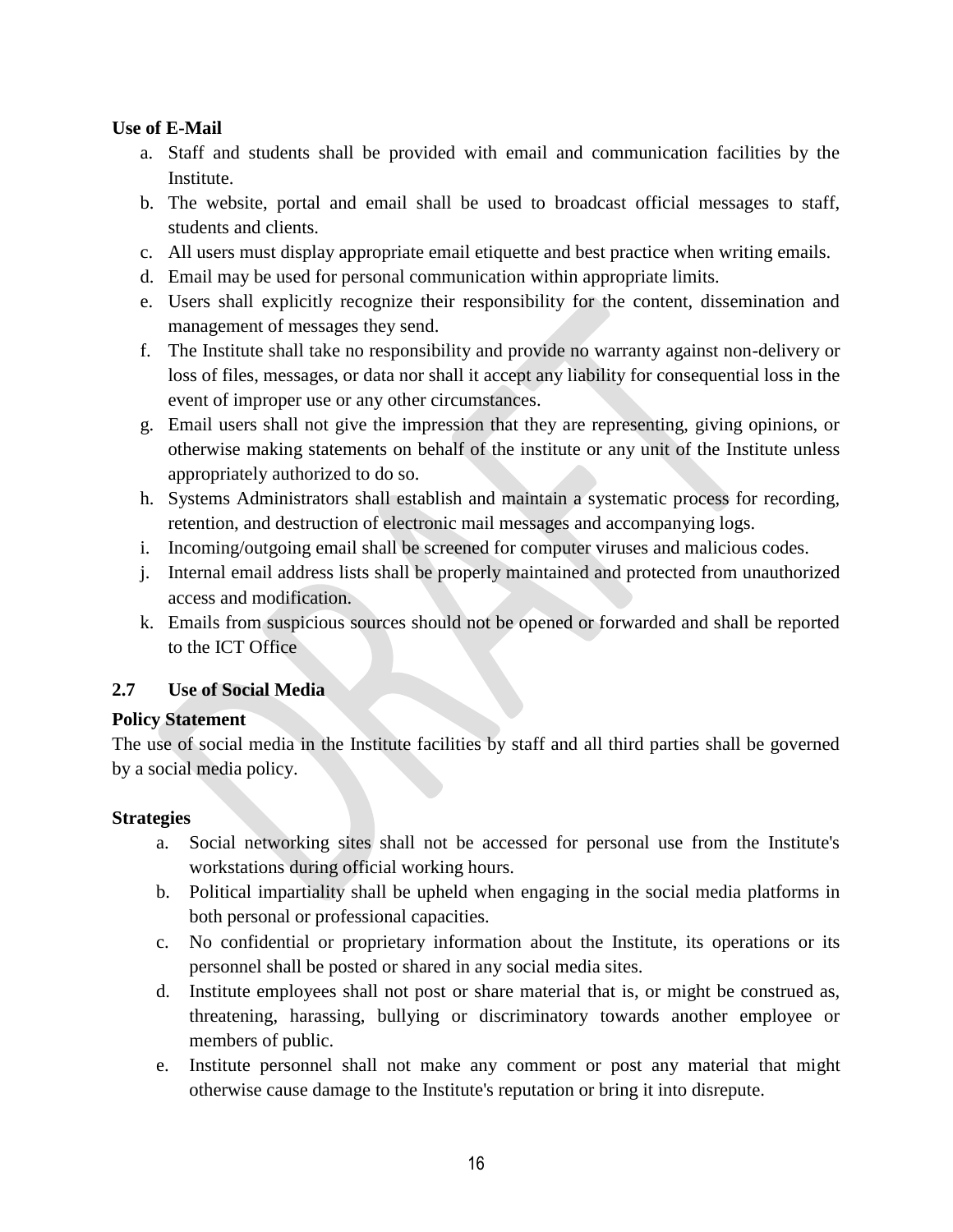- f.While using social media no Institute employee shall give the impression that the views they express are those of the Institute or imply that they are authorized to speak as a representative of the Institute.
- g. No Institute employee shall impersonate another employee or contractor while using social media.

### <span id="page-16-0"></span>**2.8 Network Management**

### **Policy Statement**

The Institute's LAN, WAN and associated telecommunications networks shall be designed to facilitate the exchange of information between connected ICT systems.

## **Strategies**

- a. The primary security controls shall be applied at the application level.
- b. Data networks shall be managed in such a way as to prevent unauthorized logical and physical connection, and to detect unauthorized connections should this occur.
- c. Information classified as Top Secret and above as well as Personnel Confidential records shall not be sent to a network printer without watch by an authorized person to safeguard its confidentiality during and after printing.

# <span id="page-16-1"></span>**2.9 Classification of Information**

### **Policy Statement**

To ensure that information assets receive an appropriate level of protection, such information assets shall be classified to indicate the need, priorities, and degrees of sensitivity and criticality.

### **Strategies**

- a. The information classification system shall be used to define an appropriate set of protection levels, and to communicate the need for special handling measures.
- b. The Institute shall identify data that is of a particular sensitive nature and its storage by establishing different access levels.
- c. Information classified as Confidential and above shall be secured accordingly.

# <span id="page-16-2"></span>**2.10 Third Party Services Management**

### **Policy Statement**

The Institute shall manage third party services while establishing relationships and bilateral responsibilities with qualified third party service providers.

### **Strategies**

a. The Service Level Agreement shall explicitly outline the responsibilities of the Institute and the service provider.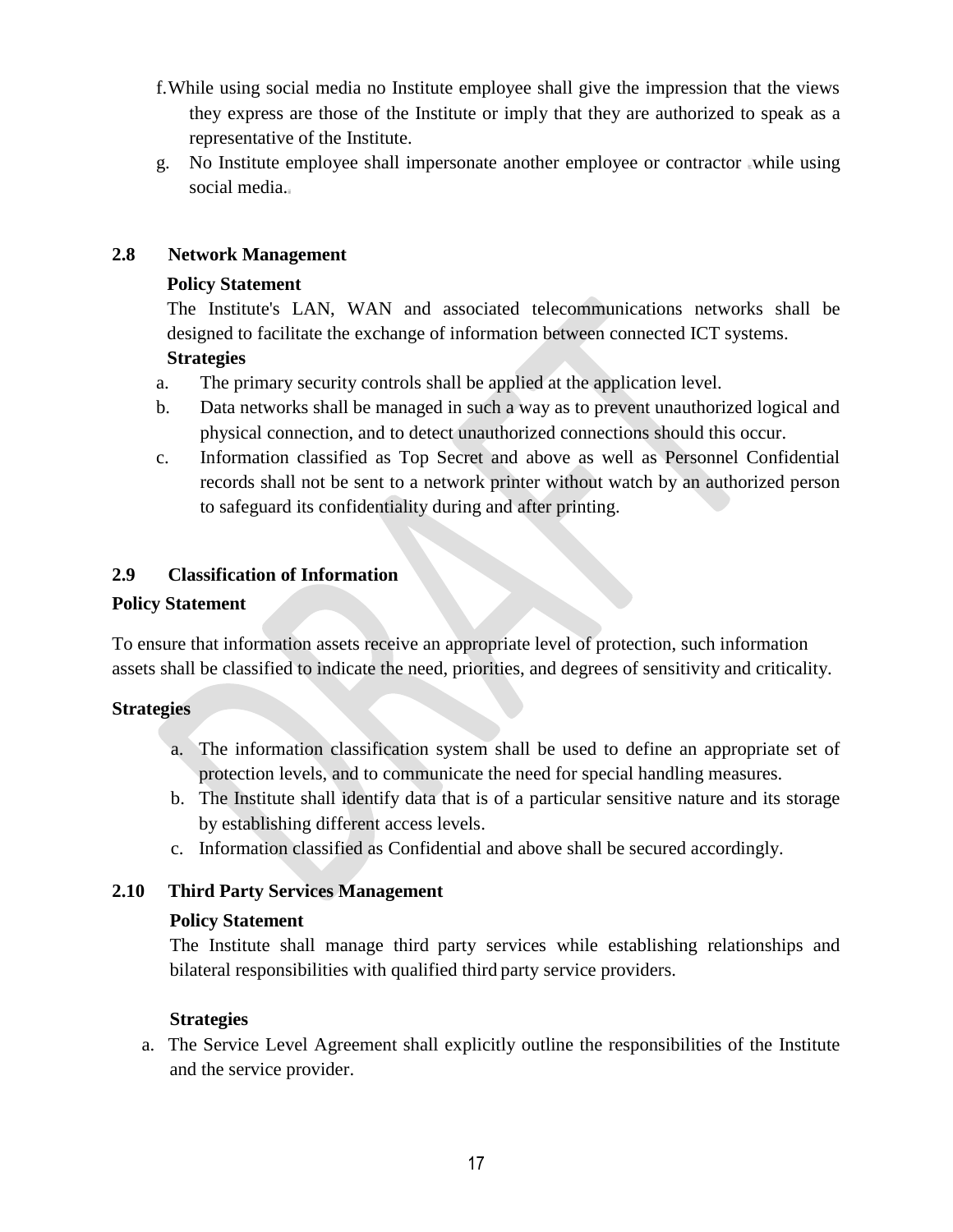b. All third-party service providers while undertaking the support and implementation of ICT equipment and systems shall be monitored and accompanied by technical staff with requisite knowledge to ensure the security of Institute systems is not compromised.

## <span id="page-17-0"></span>**2.11 Security Risk Assessment and Auditing**

### **Policy Statement**

To evaluate the effectiveness and suitability of existing information systems and applications, the Institute shall conduct risk assessment and audit.

### **Strategies:**

- a. security risk assessments on information systems and production applications shall be performed annually.
- b. a security risk assessment shall also be performed prior to major enhancements and changes associated with these systems or applications.
- c. information systems shall be periodically audited by ICT Office to determine the minimum set of controls required to reduce risk to an acceptable level.
- d. auditing of compliance of computer and network security policies shall be performed periodically by ICT Office.

## <span id="page-17-1"></span>**2.12 Cyber Security Awareness**

### **Policy Statement**

To reduce on cyber threats and the potential impact of cyber-attacks, the Institute shall create awareness on cyber security.

### **Strategies**

- a. Users shall be provided with information security awareness tools to enhance awareness and education regarding the range of threats and appropriate safeguards that may result from sensitive data being acquired unlawfully, damaged or modified.
- b. Third party contractors/consultants/ temporary personnel shall be given a brief overview or summary of information security policies prior to be being allowed to undertake any project within the Institute to avoid data loss in error or through negligence.
- c. The ICT Office shall provide training to all authorized systems users to ensure that their use is both efficient and does not compromise information.
- d. All information security personnel from the Institute shall be provided with periodic training as a priority to equip them with the right skills on the latest threats and information security techniques.

# <span id="page-17-2"></span>**2.13 Skills development**

### **Policy Statement**

Training shall be conducted to provide new ICT skills, bridge skills gaps and sharpen existing ICT competencies to improve performance. This shall be executed in line with the Institute Human Resource Development policy.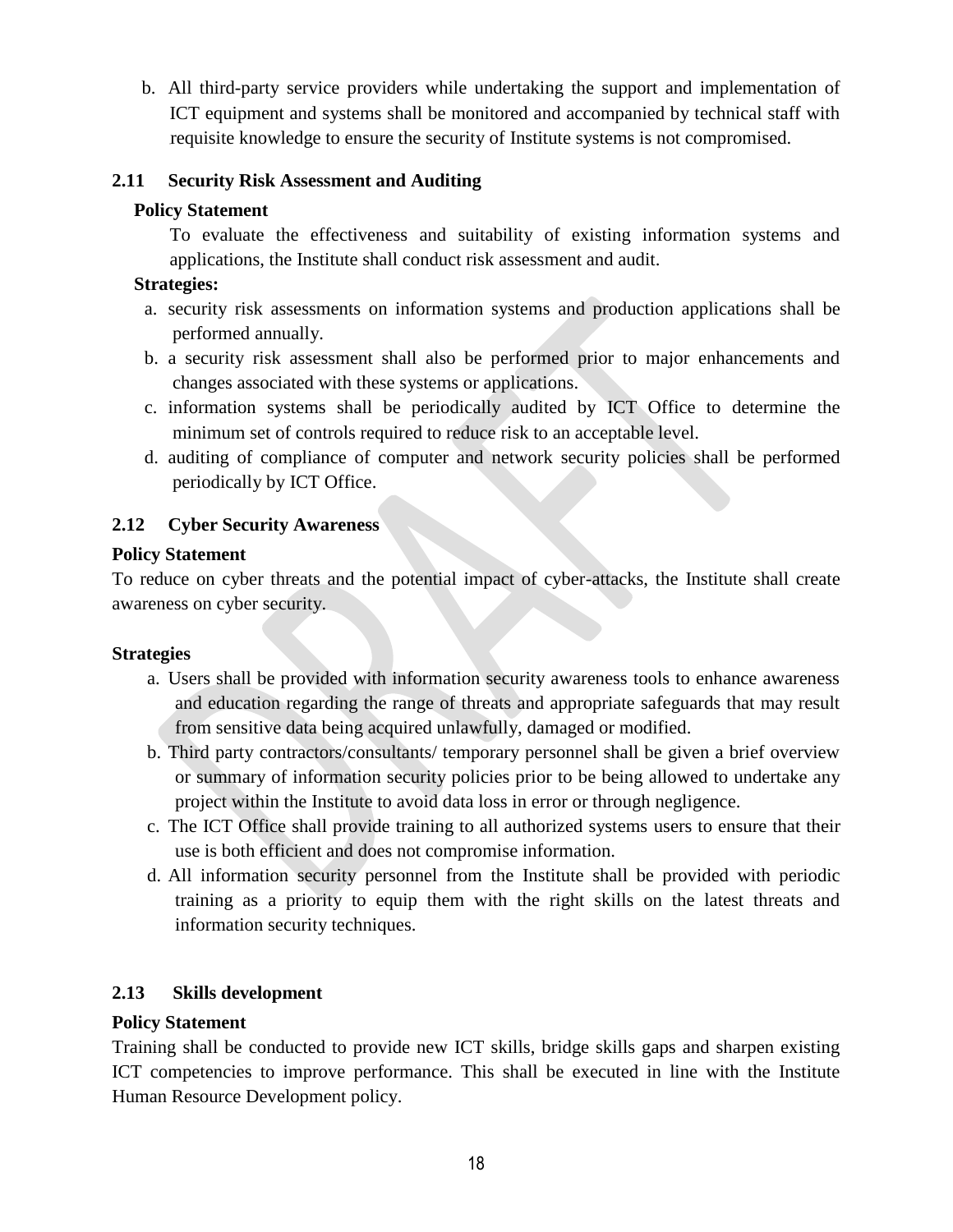## **Strategies**

The Institute shall;

- a. capacity build ICT staff to improve their technical knowledge as per Training Needs Assessment (TNA) and when need arises;
- b. Ensure users are trained on the systems they use for their daily work;
- c. Conduct trainings and capacity building of employees involved in operations, management and support of all newly deployed systems;
- d. Induct new users to the deployed system;
- e. Ensure availability of well-equipped ICT training computer labs.

# <span id="page-18-0"></span>**2.14 Management and Maintenance**

# **Policy Statement**

ICT equipment shall be regularly maintained to ensure all Institute's systems run efficiently with minimal downtime.

# **Strategies**

The Institute shall:

- a. Provide technical support in servicing and maintaining Institute ICT equipment;
- b. define and disseminate updated ICT equipment maintenance guidelines to all staff;
- c. Undertake annual assessment to ensure compliance with set maintenance guidelines
- d. Maintain an automated register of all ICT equipment acquired including records of manufacturer equipment warranty
- e. Ensure all ICT equipment is situated within adequate operating environments
- f. Ensure all replacements or upgrades of any ICT equipment is undertaken when need arises
- g. Ensure outsourced maintenance services are carried out as per the agreed vendor Service Level Agreement for critical equipment
- h. Ensure equipment such as multifunctional printers (MFP), air conditioners and high-end UPS are placed on maintenance contracts.
- i. ICT office shall evaluate, procure and deploy appropriate network management applications to ensure uptime, security, efficiency and effectiveness of the network.
- j. Any loss of ICT equipment shall be reported to the ICT office in line with ICT equipment loss guidelines.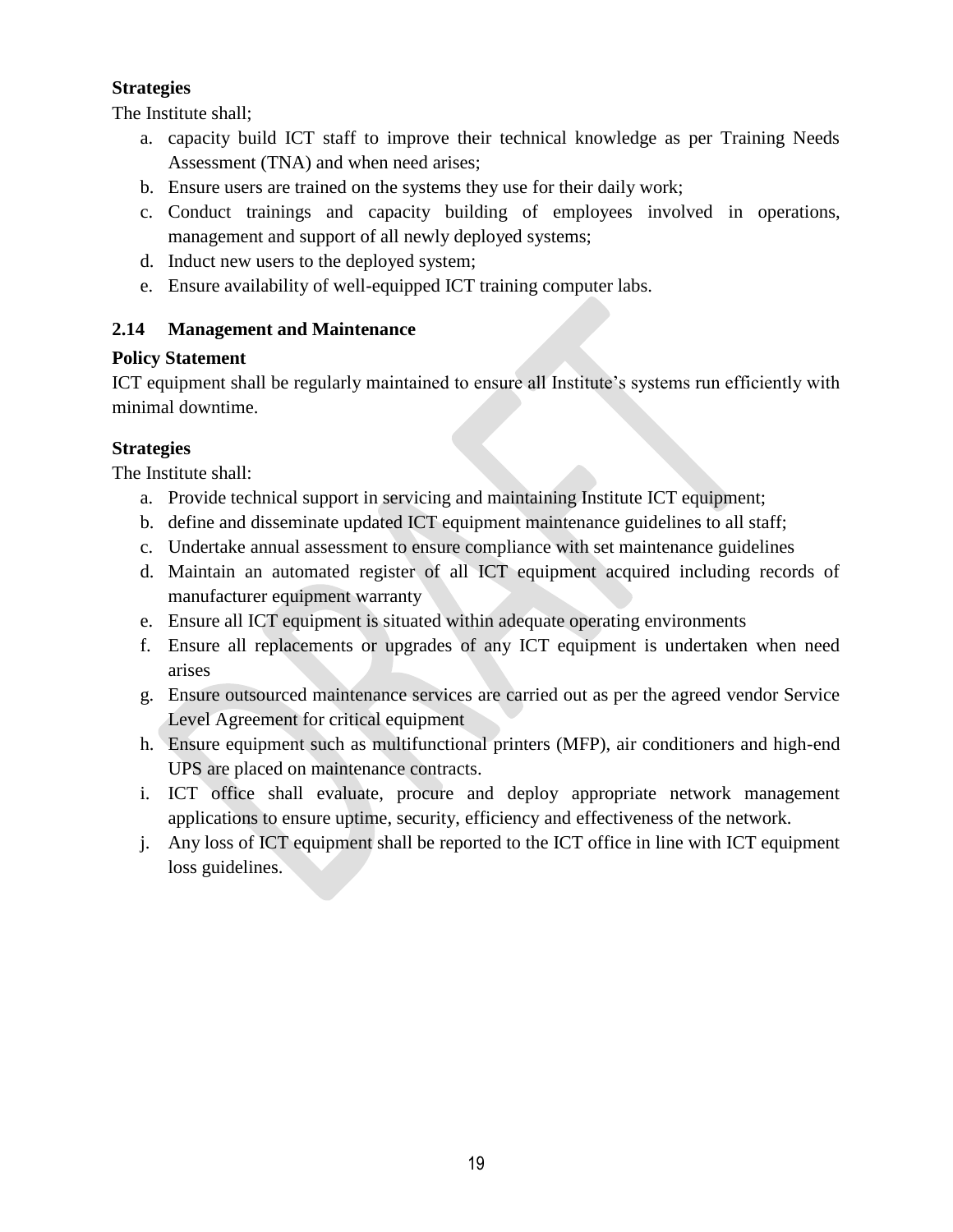### <span id="page-19-0"></span>**Chapter Three: Institutional Framework**

## <span id="page-19-1"></span>**3.1 Introduction**

The Institute management shall take full responsibility for implementation of this policy.

## <span id="page-19-2"></span>**3.2 Management**

The ICT Office together with ICT Steering Committee shall be responsible for day to day implementation of this policy.

# <span id="page-19-3"></span>**3.3 ICT Office**

The ICT Office shall be headed by the ICT Officer who shall report to the Office of the Director. The office shall comprise of a Systems Administrator, Network Administrator, Students Information Administrator and ICT Support Technicians.

# **3.3.1 Roles and Responsibilities of ICT Office**

- a. System administrator shall be responsible for setting up and maintaining the Dynamic Host Configuration Protocol (DHCP) server, Active Directory/domain controller (AD/DC) server, Domain Name System (DNS), mail server, Enterprise Resource Planning (ERP) and management systems, file servers, updating the website and backup & restore of all systems under their care.
- b. Network Administrator shall be responsible for setting up, maintaining and monitoring the Institute network, firewall, CCTV system and backup & restoration of all systems under their care.
- c. Students Information Administrator shall be responsible for handling all systems relating to students' affairs. These include emails, students' portal, e-learning management system, library management system, meals control system and backup & restore of all systems under their care.
- d. ICT Support Technicians shall be responsible for handling ICT support issues from the Institute staff and clients.

# <span id="page-19-4"></span>**3.4 ICT Steering Committee**

The ICT Steering Committee shall support activities of the ICT Office and advise management on all ICT matters. The Committee shall comprise of members from the following departments:

- a. A member of the Senior Management Chairperson
- b. ICT Officer Secretary
- c. Academic Registrar office
- d. Internal Audit
- e. Finance office
- f. Supply Chain Management Office
- g. One representative from the ICT office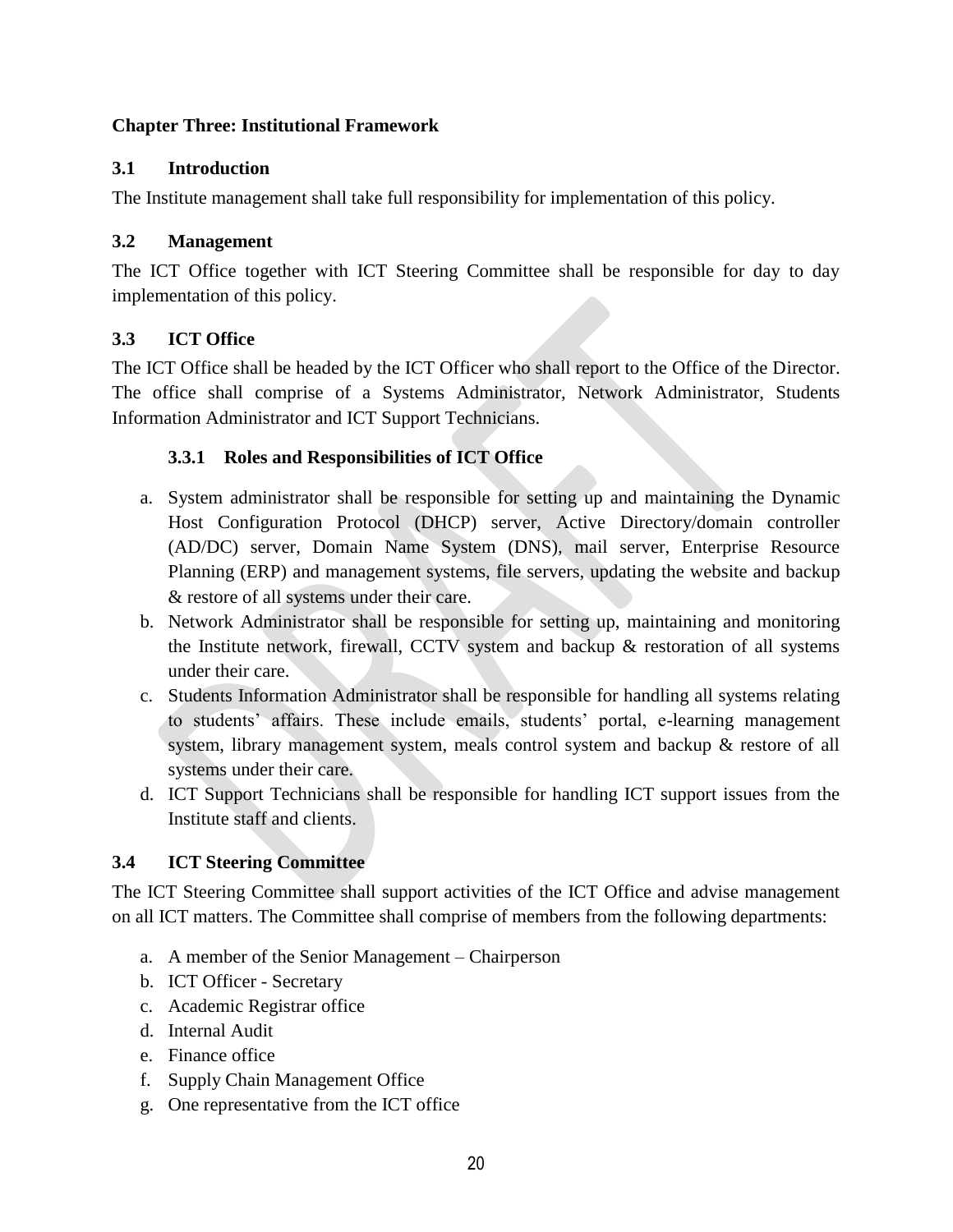## **3.4.1 Roles and Responsibilities of the ICT Steering Committee**

- a. Decides the overall level of ICT spending and how costs will be allocated
- b. Aligns and approves the Institute's ICT architecture
- c. Approves project plans and budgets, setting priorities and milestones
- d. Acquires and assigns appropriate ICT resources
- e. Ensures that projects continuously meet business requirements including re-evaluation of the business case
- f. Monitors projects plan for delivery of expected value and desired outcomes, on time and within budget
- g. Monitors resource and priority conflict between departments and ICT functions as well as between projects.
- h. Makes recommendations and requests for changes to strategic plans (Priorities, funding, technology approaches and resources)
- i. Communicates strategic goals to projects teams
- j. Ensure equity in distribution of acquired ICT resources.

#### <span id="page-20-0"></span>**3.5 Dissemination of the Policy**

ICT Steering Committee shall ensure dissemination as well as awareness creation of this policy. This policy shall be disseminated to all staff, students and stakeholders through the Institute website and organized forums.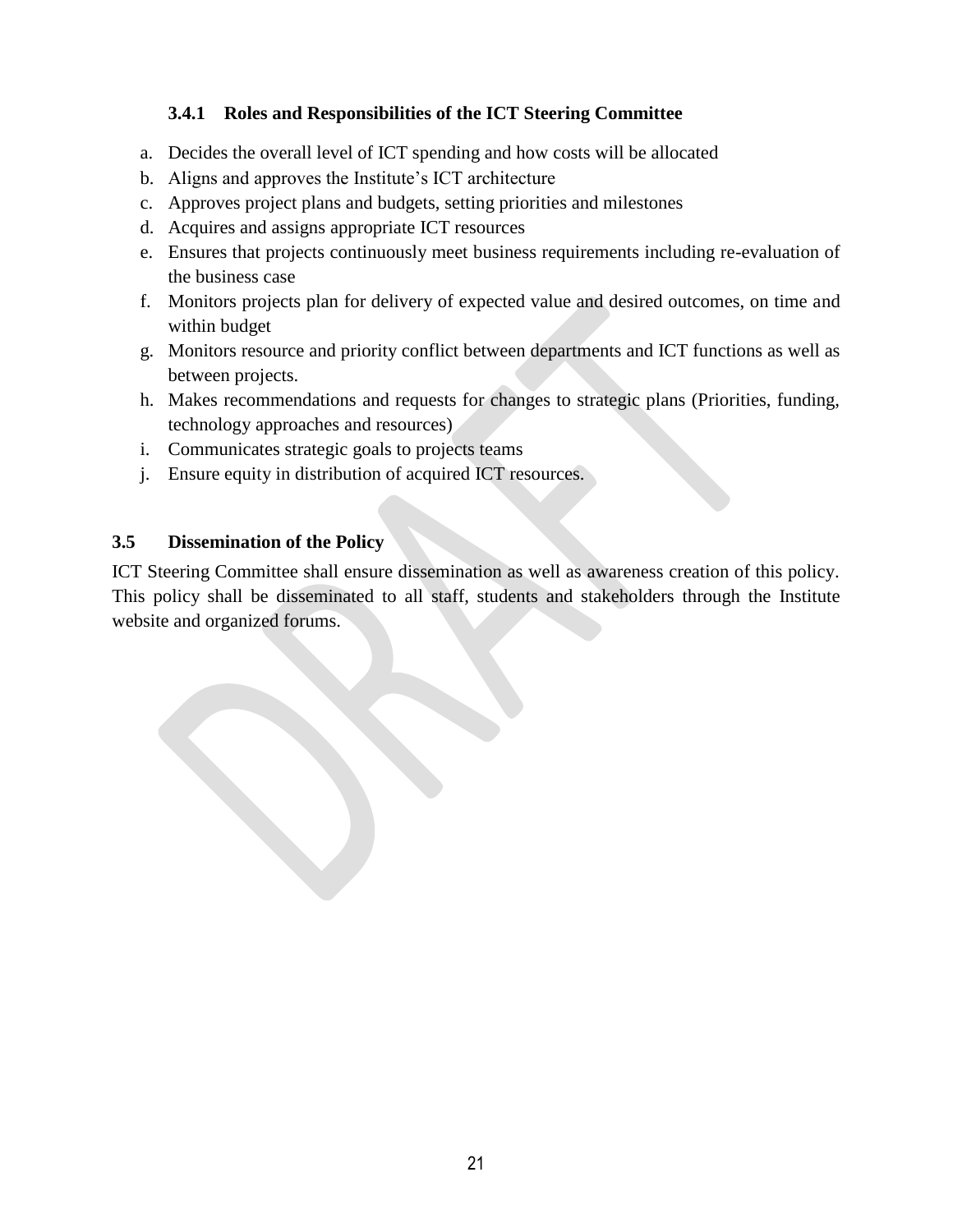## <span id="page-21-0"></span>**Chapter Four: Monitoring and Evaluation**

#### <span id="page-21-1"></span>**4.1 Monitoring and Evaluation**

#### **Policy statement**

**4.0**

The Institute shall ensure continual improvement through monitoring and evaluation of ICT facilities and services.

ICT Office in partnership with the ICT Steering Committee shall be responsible for monitoring and evaluation of the implementation and compliance of this policy and where necessary shall take appropriate remedial measures as approved by the Institute management.

#### **Strategies**

- a. Develop and implement a monitoring and evaluation plan.
- b. carry out annual evaluation on the implementation of the policy;
- c. define short, medium- and long-term interventions based on the outcomes of the monitoring and evaluation reports
- d. Advise the institute on areas of improvement.